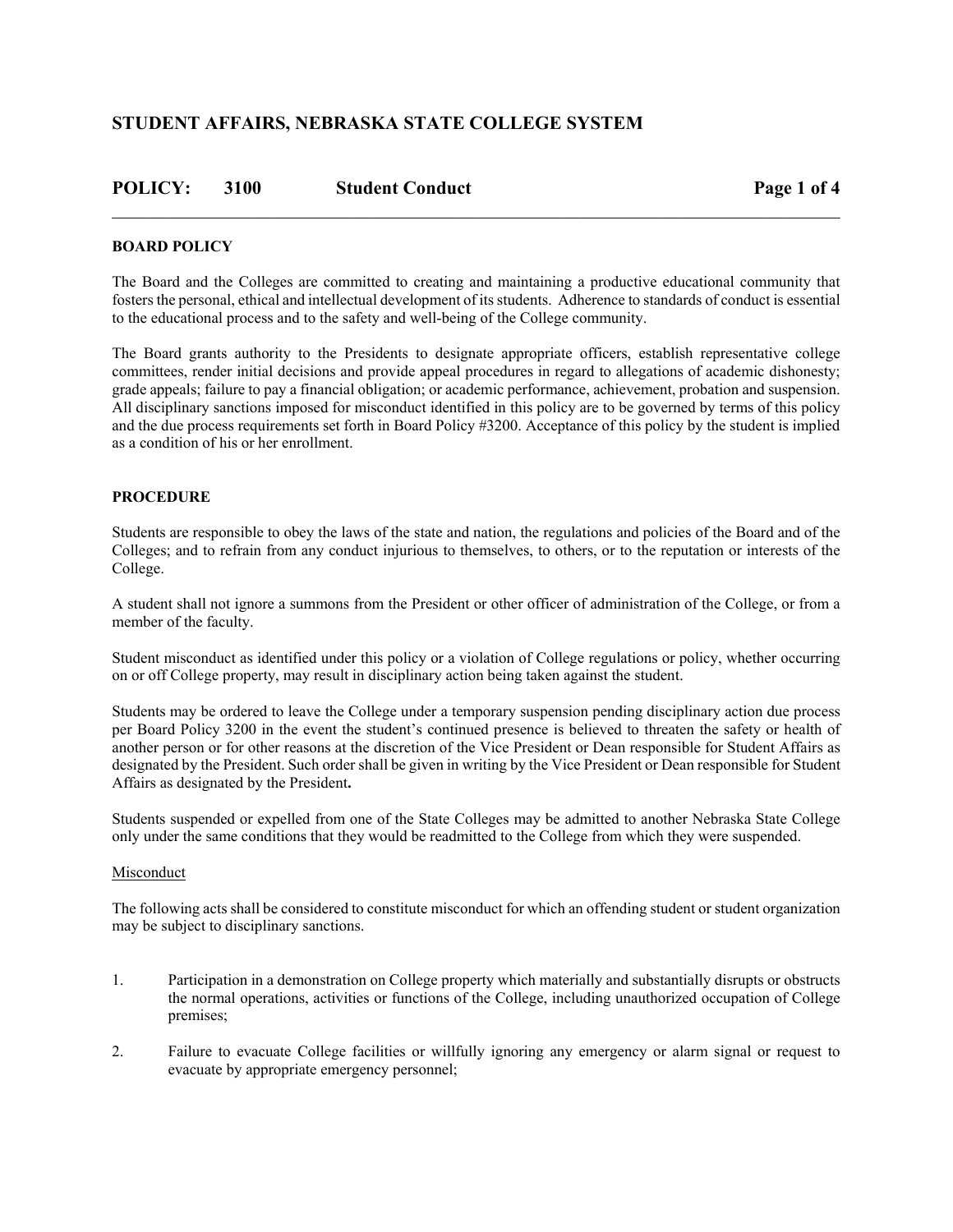| <b>POLICY:</b> | 3100 | <b>Student Conduct</b> | Page 2 of 4 |
|----------------|------|------------------------|-------------|
|                |      |                        |             |

- 3. Falsification or willful suppression of any information for or on an application for admission, or falsification or misuse of College identification and other documents;
- 4. Misuse of computers or computing resources, including, but not limited to, violating the following federal regulations: the Copyright Act of 1976 and the Fair Use Guidelines, the Digital Millennium Copyright Act of 1998, and the Technology, Education and Copyright Harmonization Act of 2002;
- 5. Unlawful or unauthorized possession, use, distribution, dispensing, delivery, sale or consumption, manufacture, or being in the presence of any alcoholic beverage, including empty bottles/cans or any alcohol container on any part of College property including outdoor areas and parking lots;
- 6. Alcohol consumption that endangers the health, safety, or property of oneself or another, or requires medical treatment or College staff intervention;
- 7. Unlawful or unauthorized possession, use, distribution, delivery, dispensing, manufacture or sale, or being in the presence of any drug; being in possession of paraphernalia for drug use, except as expressly permitted by law, or being unlawfully under the influence of any drug unless directed by a licensed physician;
- 8. Inflicting unwanted physical contact on another person; conduct that intimidates, harasses, or threatens the safety, health, property, or life of others or oneself; participating or contributing to an incident of abuse or assault; causing, provoking or engaging in any fight, brawl or riotous behavior; or inflicting willful and repeated harm through the use of computers, cell phones, and other electronic devices;
- 9. Any act occurring on College property or on the premises of a student housing unit which intentionally disturbs the peace and quiet of any person or group of persons;
- 10. Sex harassment as Board Policy #3020 defines those terms;<sup>1</sup>

-

- 11. Conduct which is unreasonably dangerous to the health or safety of other persons or oneself;
- 12. Theft or attempted theft of any property or receipt of stolen property;
- 13. Damaging or attempting to damage property of the College or of another individual;
- 14. Using or possessing bombs, explosives, incendiary devices, or fireworks;
- 15. Setting or attempting to set any fire on the campus or on the premises of any student housing unit, except in fireplaces or other facilities designated for fires;
- 16. Failing to report a fire or any other extremely dangerous condition when known or recognized on College property or on the premises of any student housing unit;
- 17. Possessing or selling firearms, ammunition, weapons, explosives, or dangerous chemicals on College property or on the premises of any student housing unit;

<sup>&</sup>lt;sup>1</sup> The Office for Civil Rights can be contacted by the following methods: Email –  $OCR@ed.gov; Telephone - 800-$ </u> 421-3481; FAX – 202-453-6012; TDD – 800-877-8339; Website – https://ocrcas.ed.gov/contact-ocr. The OCR National Headquarters is located at U.S. Department of Education, Office for Civil Rights, Lyndon Baines Johnson Department of Education Building, 400 Maryland Avenue, SW, Washington, DC 20202-1100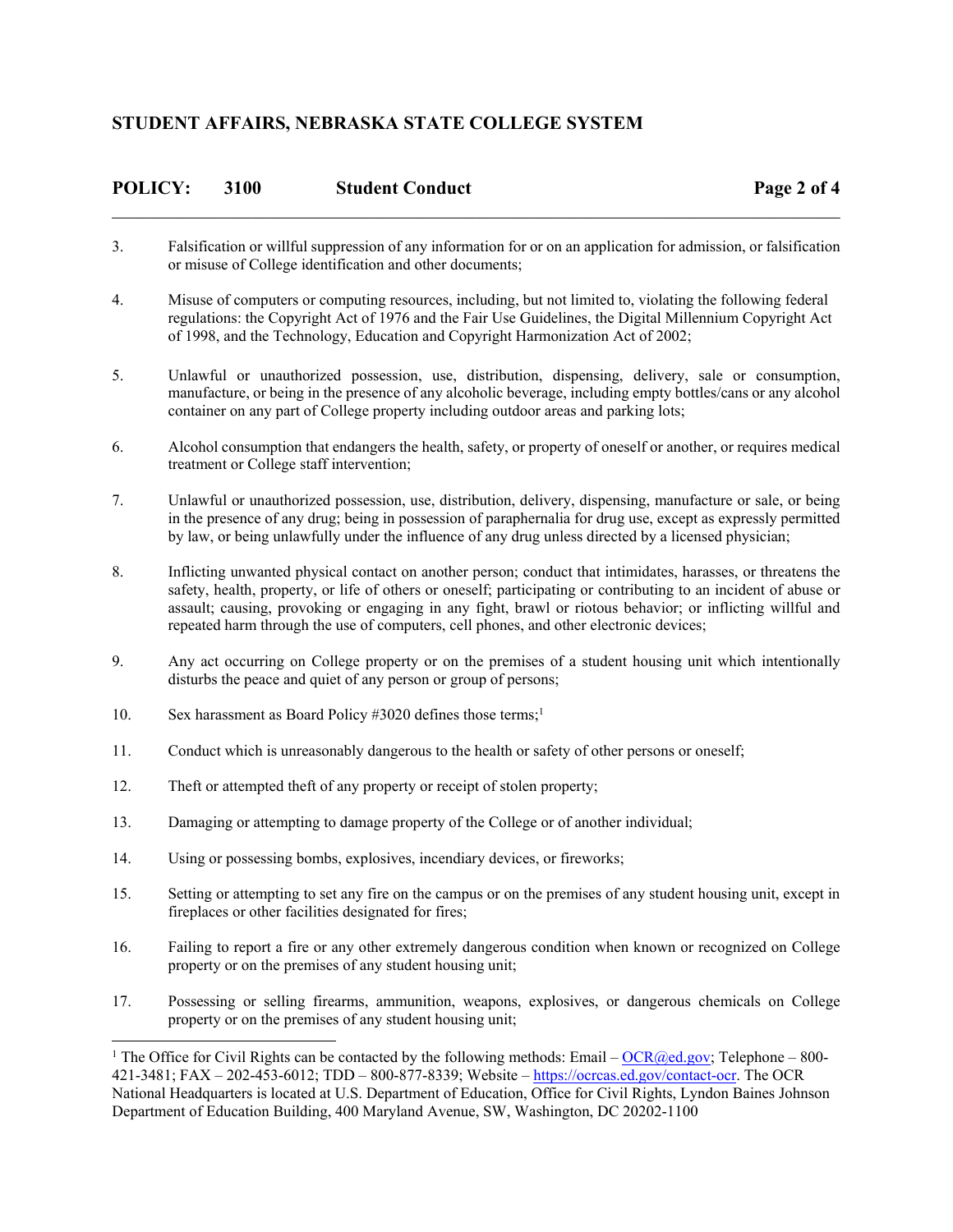| <b>POLICY:</b> | 3100 | <b>Student Conduct</b> | Page 3 of 4 |
|----------------|------|------------------------|-------------|
|                |      |                        |             |

- 18. Obstructing or failing to comply with the directions of a law enforcement officer, firefighter, or College official in the performance of his or her duty on College property, on the premises of any student housing unit or at any activity or event sponsored by the College or an organization;
- 19. Hazing any person. Consent of the victim of the hazing will not constitute a defense to an allegation of misconduct for hazing. Hazing shall mean any activity by which a person intentionally or recklessly endangers the physical or mental health or safety of an individual for the purpose of initiation into, admission into, affiliation with, or continued membership with any organization;
- 20. Committing any unlawful act of indecent exposure or public indecency;
- 21. Participating in any gambling activity in violation of the laws of the State of Nebraska or of the United States;
- 22. Unauthorized use of any College property, facilities, equipment or materials;
- 23. Possessing, producing, manufacturing, or having manufactured without proper authorization, any key or unlocking device for use on any College facility or lock;
- 24. Serious traffic violations on the campus, including, but not limited to, operating any vehicle while intoxicated, speeding, reckless endangerment, or reckless driving;
- 25. Violation of any student housing unit policy, rule or regulation;
- 26. Failure to redeem or make arrangements to redeem, within one week after receipt of written notice, an insufficient funds or no account check submitted to the College for cash or for payment of College goods or services;
- 27. Abuse of College investigations or disciplinary proceedings which includes, but is not limited to, failure to obey a request to appear before a disciplinary officer or committee, falsification of testimony, disruption or interference with the orderly conduct of any hearing, attempting to discourage any person from using College disciplinary procedures or participating in such procedures, attempting to influence the impartiality of a member of a disciplinary committee prior to any proceeding, filing a malicious, false or frivolous complaint, verbal or physical harassment or intimidation of a member of a disciplinary committee prior to, during, or after a proceeding, failure to comply with any sanction imposed, influencing or attempting to influence another person to commit an abuse of disciplinary proceedings, and a violation of the privacy rights of any student or College employee in regard to a disciplinary proceeding;
- 28. Any act by a student which occurs on the campus, while studying abroad, on the premises of any student housing unit or at any activity or event sponsored by the College or an organization which is in violation of any ordinance of the municipality in which the College resides, shall constitute misconduct;
- 29. Falsely setting off or otherwise tampering with any emergency safety equipment, fire alarm, or other device established for the safety of individuals and/or college facilities;
- 30. Harassing or discriminating against any student, faculty or staff member, as defined in Board Policy 3021, on the basis of race, color, national origin, sex, sexual orientation, gender identity, disability, religion or age; and